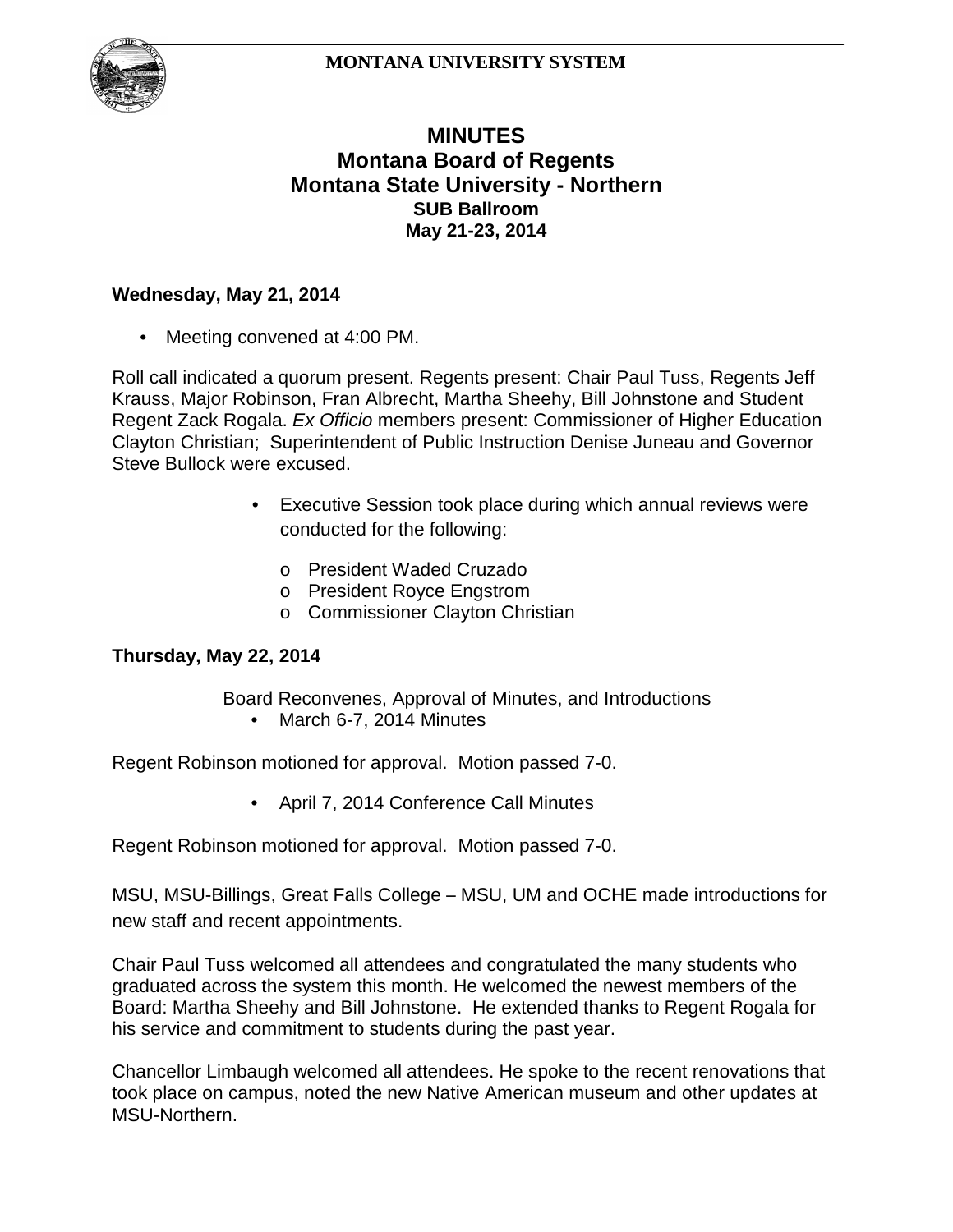

Commissioner's and System Report

• FY14 Enrollment Report

Deputy Commissioner Trevor presented on FY14 enrollment. Enrollment declined by 686 FTE students from FY13 - FY14. He noted that there has been growth in enrollment by approximately 3,700 FTE (10%) over the past ten years. He made comparisons to last year's data noting the 2% decline in FTE, mostly in the undergraduate area.

• Research Initiative

Commissioner Christian noted the increased importance of research and plans to further grow this area within the MUS to help enhance Montana's overall education portfolio. He noted that the Main Street Montana project feedback further validates this track by addressing both two-year education and a strong research agenda.

Deputy Commissioner Moisey noted the work being done with the three vice presidents of research at Tech, UM and MSU. He discussed the new position for a Director of Research at the OCHE office. He extended thanks to those who worked on the Main Street Montana project and providing clarification that the MUS and private sector need to work together in order to fully realize the economic potential that research provides for Montana.

• Affordability Indicators: Price, Financial Aid, and Student Debt

Mr. Trevor presented on the affordability indicators, noting these indicators provide the basic tools that are needed to help address the topic of affordability. He compared MUS markers to the WICHE regional average; noting that MUS is lower than the regional average with flagship and four year institutions but remain slightly higher in the two-year colleges. He offered a 10 year comparison of tuition fees that shows Montana leads the west intuition containment; growing at a slower rate than other Western states. He shared data related to the average amount of financial aid received. He discussed student debt and presented data on MUS trends. Board discussion followed.

Dr. Shannon O'Brien gave the Governor's Report and highlighted Main Street Montana. She shared the Governor's commitment to this project and pointed out the five pillars or themes that have emerged as a result of the work. She noted the direct connection between research and economic growth. She spoke to Complete College Montana and the Governor's goal to have 60% of Montanans earning some kind of post-secondary degree in the next decade.

Administrative, Budget, and Audit Oversight Committee

# **CONSENT**

- a. Authorization to Expend Student Equipment Fees; MSU-Bozeman *ITEM 163-2004-R0514*
- b. Authorization to Expend Computer Fees; MSU-Bozeman *ITEM 163-2003- R0514*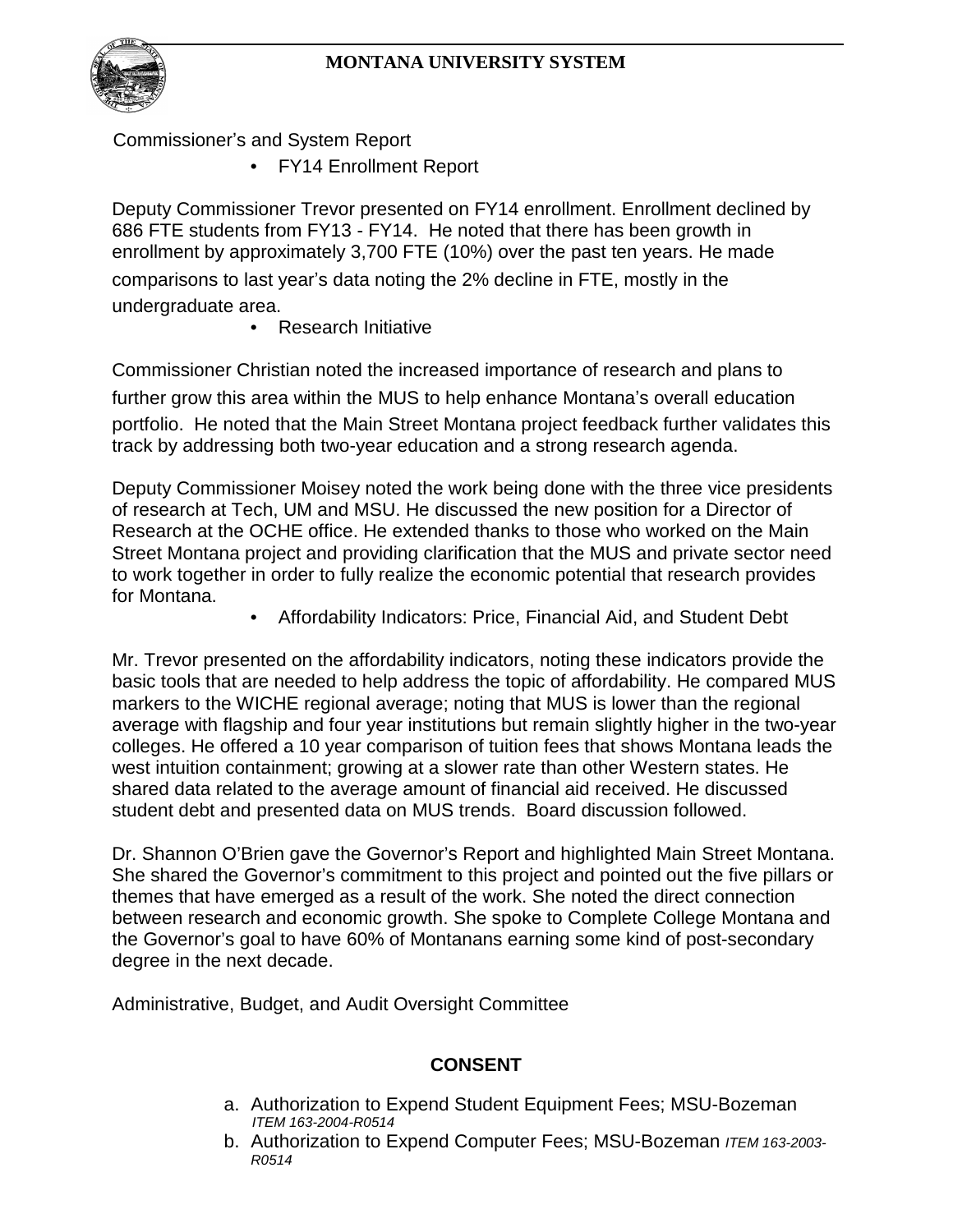

- c. Authorization to Expend Computer Fees; MSU-Billings *ITEM 163-2702- R0514*
- d. Authorization to Expend Computer Fees; Great Falls College-MSU *ITEM 163-2910-R0514*
- e. Authorization to Expend Student Computer Fees; MT-Tech *ITEM 163-1503-R0514*
- f. Authorization to Expend Student Computer Fees; UM-Western *ITEM 163-1601-R0514*
- g. Authorization to execute Utility Easement between NorthWestern Corporation and Montana Tech of the University of Montana; *MT-Tech ITEM 163-1502-R0514 | Attachment #1*
- h. Approval of Lease with Verizon Wireless; MT-Tech *ITEM 163-1501-R0514*
- i. Authorization to Separate a Student Leadership Fee from the ASMSU Activity Fee *ITEM 163-2008-R0514 | Attachment #1 | Attachment #2*
- j. Revision of Board of Regents Policy 1300.1, Information Technology Security of Data and Information Technology Resources; OCHE *ITEM 163-105-R0514 | Attachment #1*
- k. Revision of Board of Regents Policy 1306, Logging On and Off Computer Resources; OCHE *ITEM 163-106-R0514 | Attachment #1*
- l. Revision of Board of Regents Policy 1307, Internet Reporting; OCHE *ITEM 163-107-R0514 | Attachment #1*

Regent Albrecht motioned for approval. Motion passed 7-0.

### **ACTION**

a. Present Law Budget; OCHE *ITEM 163-103-R0514 | Attachment #1 | Attachment #2* **Other Budget Items** 

Frieda Houser, Director of Accounting and Budgeting, presented on and provided explanation regarding the Legislative budget process for FY 16-17.

Deputy Commissioner Robinson presented other budget items that will be included in the MUS requests to the office of budget and program planning, such as funding for:

Governor's Scholarship, Quality Educator Loan Forgiveness Program, Vet Med

program, Bio-energy Research for MSU-Northern, and Local Government Center funding. He noted a new proposal for unifying Montana Academic Libraries Management Systems.

Dean Kenning Arlitsch presented information related to the new proposal for unifying Montana Academic Libraries Management Systems.

Regent Krauss motioned for approval. Motion passed 7-0.

b. Long Range Building Priority List *ITEM 163-104-R0514 | Attachment #1*

Deputy Commissioner Robinson presented information on the MUS Long Range Building Priority list that will be delivered to the Governor for consideration in the development of the Executive Long Range Building Program.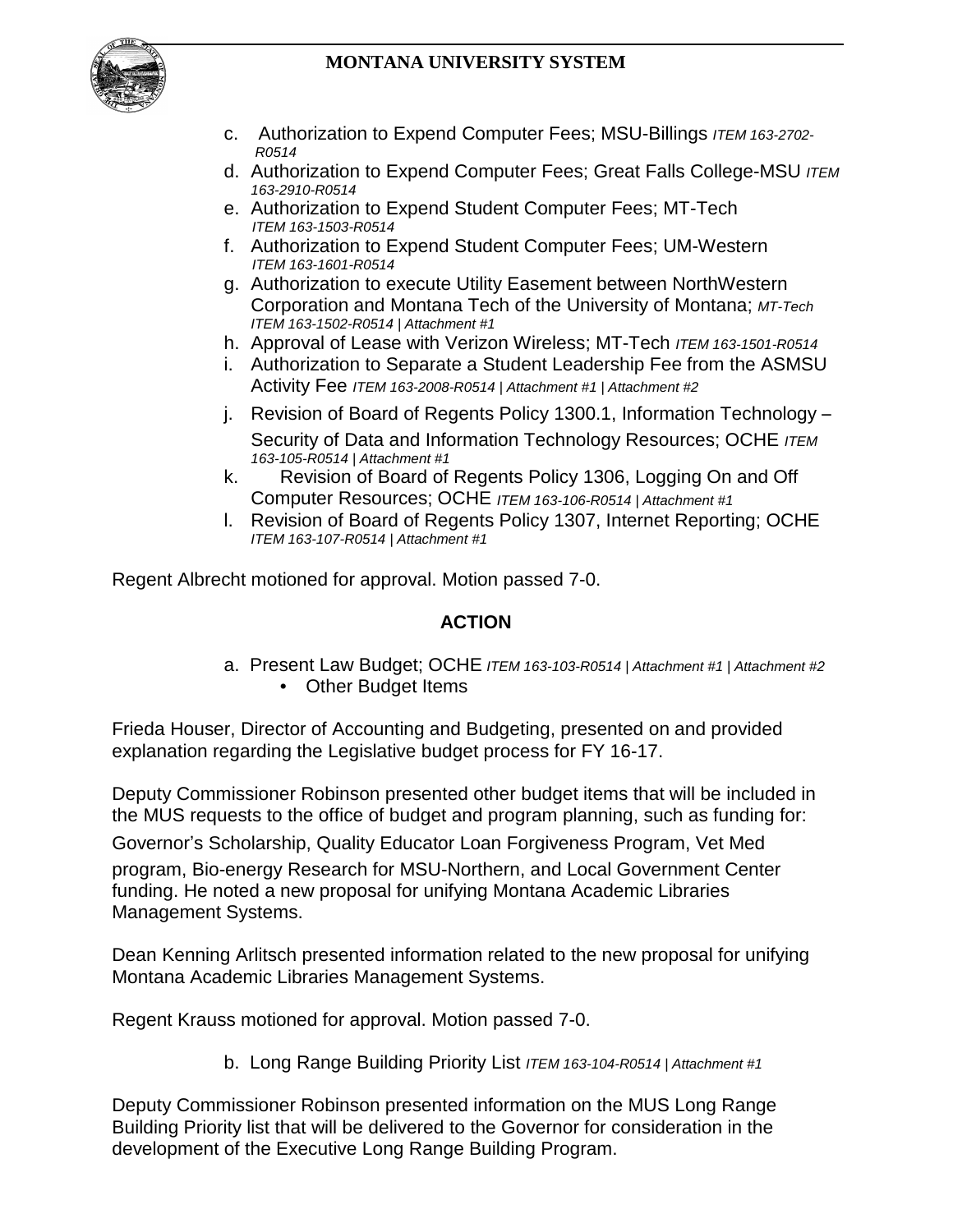

Regent Johnstone motioned for approval. Motion passed 7-0.

c. FY16 and FY17 Performance Funding Metrics; OCHE *ITEM 163-108-R0514*

Deputy Commissioner Trevor presented the request for approval of long-term model for performance-based funding. He noted that work continues on developing long range metrics. He reminded attendees of the six objective of the performance funding initiative. Board discussion followed including comment from faculty representative Robert Mokwa wherein he reminded attendees that quality cannot be forced through funding or legislative action; that faculty members are the gatekeepers for quality.

> d. Construction for an Intercollegiate Women's Softball Complex; UM-Missoula *ITEM 163-1005-R0514 | Attachment #1 | Attachment #2 | Attachment #3 | Attachment #4*

Mike Reid, UM - Vice President of Administration and Finance presented the proposed item for the softball field construction at UM-Missoula.

Regent Albrecht motioned for approval. Motion passed 7-0.

e. Campus Allocation Recommendations; UM-Missoula *ITEM 163-1007-R0514 | Attachment #1*

Mike Reid, UM - Vice President of Administration and Finance presented the proposed item for the revised recommended allocation of state funding for the UM campus.

Discussion followed

Regent Johnstone motioned for approval. Motion passed 7-0.

f. Mandatory Fee Increase; FVCC *ITEM 163-314-R0514 | Attachment #1*

President Karas presented on behalf of FVCC

Ashley Olson, Business Manager of Student Government at FVCC spoke in support of this increase and noted the general support and unanimous decision to increase tuition.

Regent Krauss made a motion for approval. Motion passed 7-0.

g. Tuition Increase; DCC *ITEM 163-201-R0514*

President Simon presented on behalf of Dawson Community College. Significant discussion followed:

Regent Krauss made a motion to approve. Motion passed 7-0.

h. Approval of Changes to the Montana Family Education Savings Program Manager; OCHE *ITEM 163-102-R0514 | Attachment #1 | Attachment #2*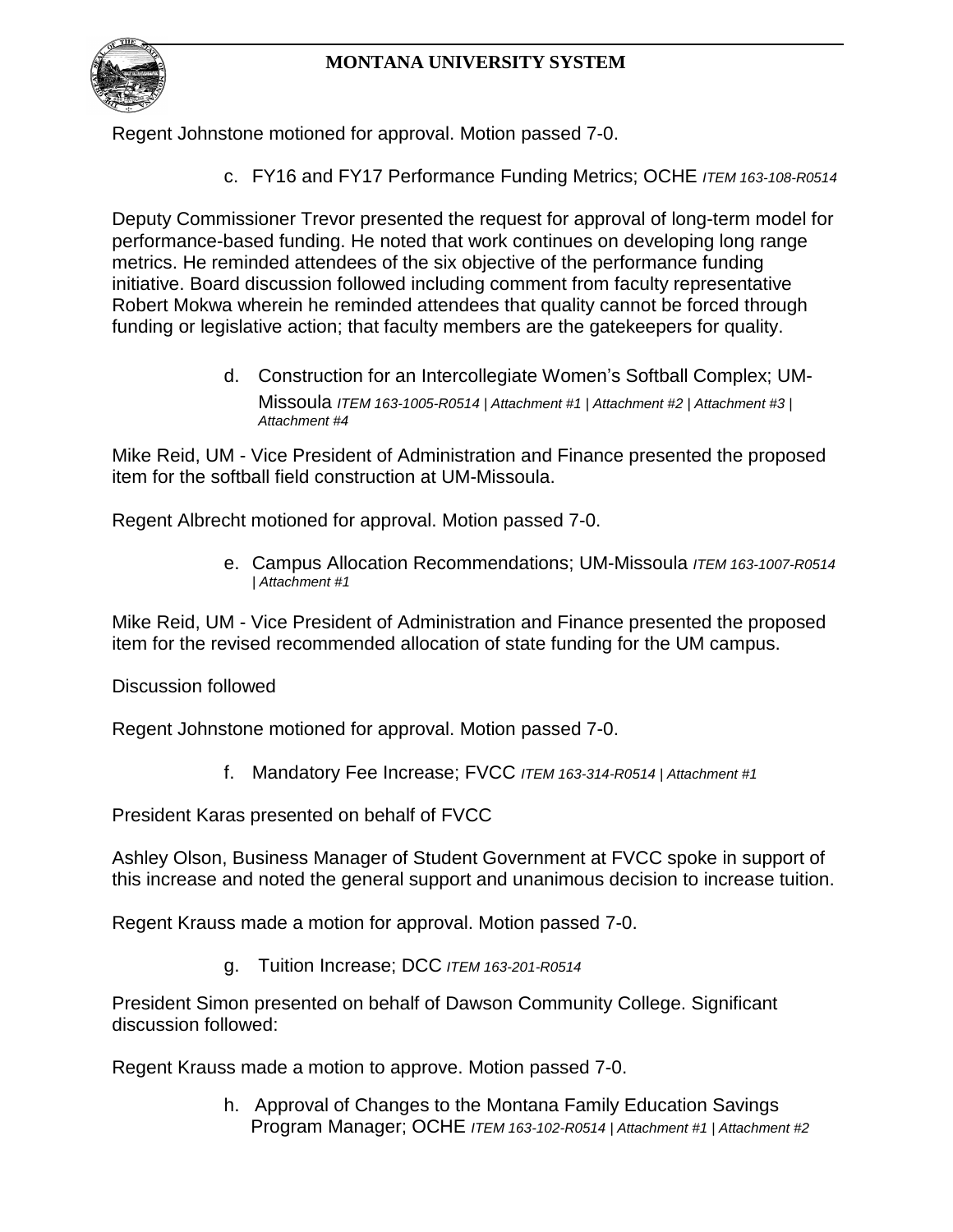Ms. Amy Berry, CSB Savings Specialist gave a brief overview of the history of Montana's 529 and presented on proposed changes. Board discussion followed.

Regent Robinson motioned for approval. Motion passed 7-0.

## **INFORMATION**

- a. Annual Authorities Report; MSU-Bozeman *| Attachment #1*
- b. Annual Authorities Report; UM-Missoula *| Attachment #1*

Deputy Commissioner Robinson noted that items A, B, E are required reports with information regarding legislative authority for building projects. Ms. Frieda Houser presented on the agenda for information to members and compliance with policy.

c. Community College Budget Process Presentation

The Presidents of Community Colleges presented the history of the current funding formula for the budget process for community colleges. President Karas, President Klippenstein, President Simon presented. Board discussion followed.

> d. Student Fee Discussion re: Annual consideration of student fee increases and new student fee proposals. BOR Policy 940.12.1 presently indicated that tuition and fee increases will be addressed every two years; during the May meeting of odd numbered years. Requests for approval of tuition and fees at other times will only be considered upon a demonstration of extenuating circumstances.

Deputy Commissioner Robinson made comments with regard to the current process surrounding student fee reviews and recapped discussion over the last several years.

Asa Hoffman, ASUM President spoke in support of this item.

Chair Tuss asked for clarification in the difference between the non-student led fees and student-lead fees. Deputy Commissioner Robinson clarified.

Significant discussion followed.

e. FY 2015 Allocations of State Appropriations

Deputy Commissioner Robinson discussed the state dollars that have been appropriate to educational units and discussed their allocation. Board discussion followed.

Public Comment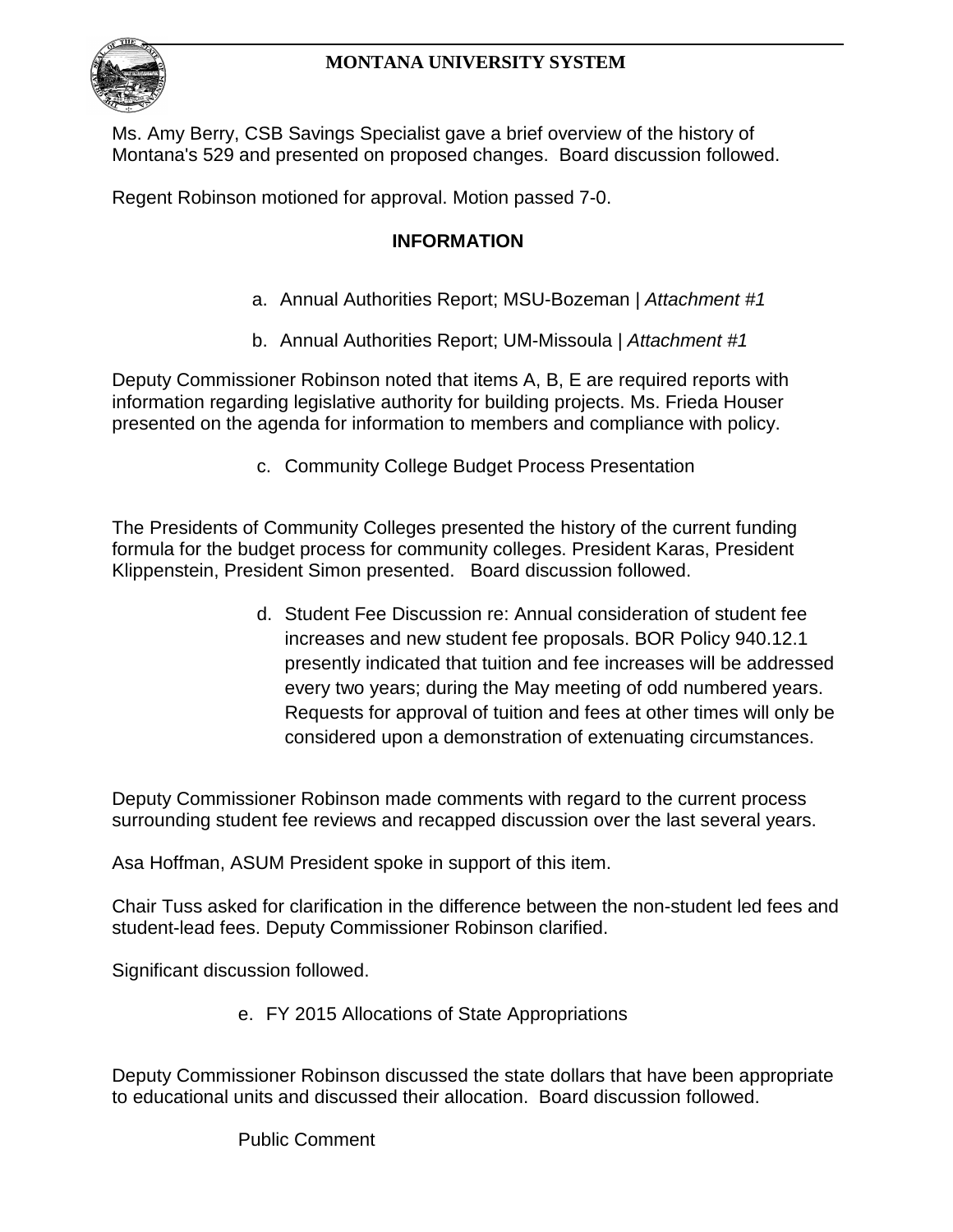

Faculty Representative Robert Mokwa commented on an early discussion related to performance based funding allocations for FY 15 and appropriations corresponding to the request for the present law adjustment.

Marco Ferro of MEA-MFT commented on unrestricted funding related to salaries and dedication to contract faculty. He encouraged dedication of funds outside the pay plan to help address issues of recruitment, retention, aversion and compression.

Two-Year and Community College Committee

Deputy Commissioner Cech informed attendees of the recently announced pilot program to increase the number of college credits offered in high school. He summarized that the program, which is being funded using existing resources from the Office of the Commissioner of Higher Education contains two key aspects: Starting in the fall of 2014, any Montana teacher who teaches a concurrent dual enrollment class with at least four students receiving dual credit, will receive a creditfor-credit coupon that can be used towards classes at any Montana university, college or Tribal college. Dual enrollment courses are designed to provide Montana students the opportunity to earn high school and college credit simultaneously; at a fraction of the regular cost of tuition at a college or university.

## **ACTION**

a. Dual Enrollment Revision of Policy 730 *ITEM 163-116-R0514 | Attachment #1*

Deputy Commissioner Cech spoke to proposed revision of a policy related to faculty and two-year programs. This proposal is the result of the dual enrollment task force and focuses on creating more opportunities for master's prepared high school teachers to teach dual courses.

Regent Krauss motioned for approval. Motion passed 7-0.

b. Dual Enrollment Statewide Inter-local Agreement *ITEM 163-115-R0514* | *Attachment #1*

Deputy Commissioner Cech spoke to this recommendation from the Dual Enrollment Task Force which puts forth guidelines for an inter-local agreement between college and the partnering school district to help strengthen an understanding of the expectations of roles and responsibilities. Board discussion followed.

Regent Krauss motioned for approval. Motion passed 7-0.

c. Developmental Education Revision of Policy 301.1 *ITEM 163-113-R0514 | Attachment #1*

Deputy Commissioner Cech presented on the proposed policy change as recommended by the developmental education task force reinforced by the research presented from complete college America. The goal is to ensure students complete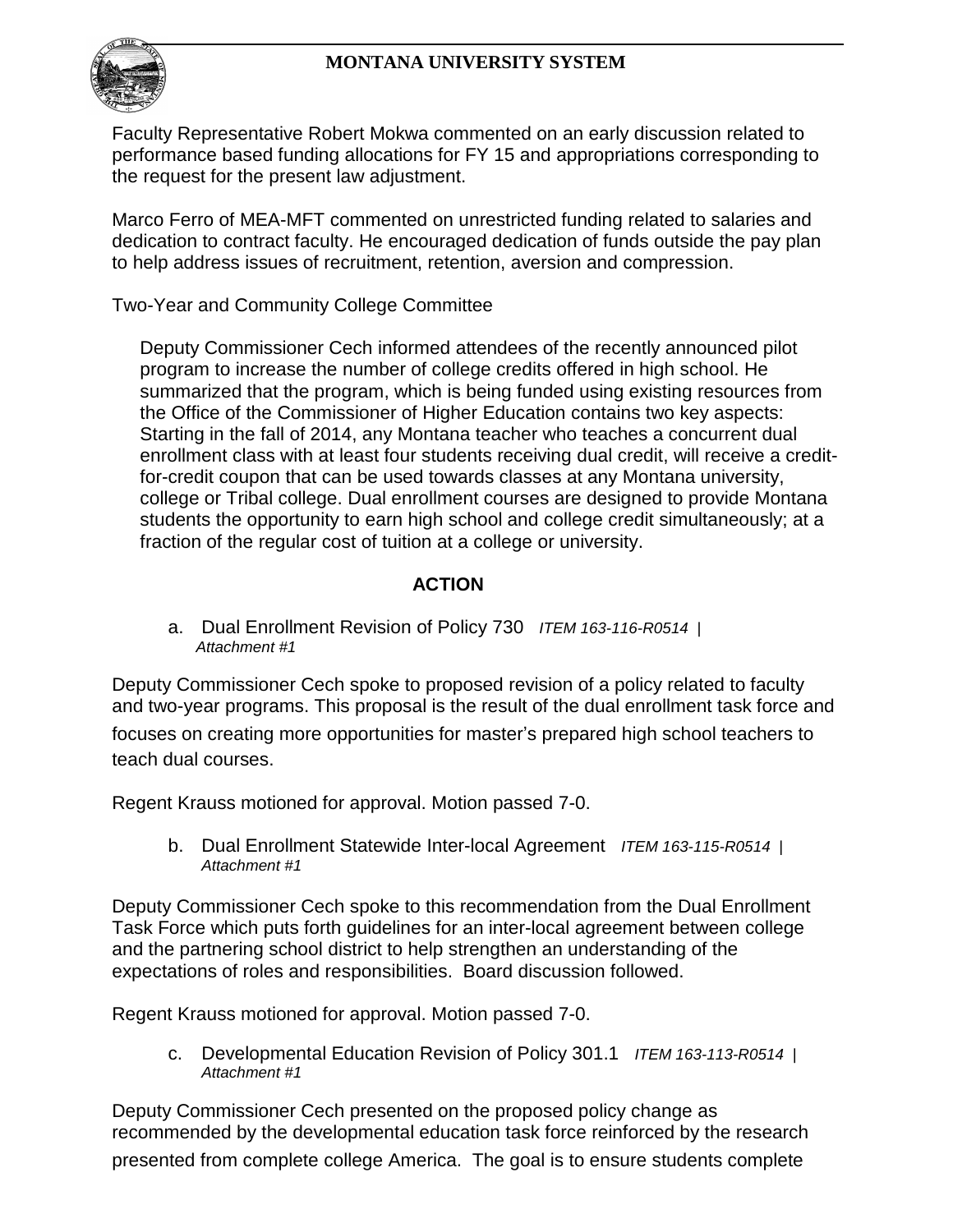

their college level math and writing coursework within three semesters. The research shows students who wait more than a year to complete these courses have a much lower chance of both persistence and college completion.

Significant discussion followed without clear consensus on the language being proposed and further, there was discussion regarding additional changes to the policy. Commissioner Christian suggesting postponing action until a later date. The item was pulled from the agenda.

d. Developmental Education Revision of Policy 301.18 *ITEM 163-114-R0514 | Attachment #1*

Dr. Cech presented on the proposed revisions which were recommended by the Developmental Education Task Force. The revisions to Policy 301.18 will encourage innovative course deliveries and modalities and increase the coordination of developmental education between the two and four year campuses. Board discussion followed.

Regent Albrecht motioned for approval. Motion passed 7-0.

### **INFORMATION**

a. Campus Dual Enrollment Expansion Updates

Kristin Jones of FVCC; Dr. Heidi Pasek of Great Falls College-MSU; Rock Turner of Bitterroot College; and Ted Hanley from Miles Community College all provided updates on their efforts related to dual enrollment.

b. Math Pathways Impact on Developmental Education

Deferred in the interest of time

c. Bill & Melinda Gates Postsecondary Initiative

Deferred in the interest of time

d. Ed Ready Pilot Overview | *Attachment # 1*

Dr. Bob Currie provided a detailed update on the EdReady program. He noted the importance of maintaining good partnerships with institutions. He discussed the recent Pilot activities conducted and the outcomes. The results showed significantly improvement in scores for those students who piloted the program. He reiterated the willingness to work further with the math department and administrators across the system.

Commissioner Christian noted his excitement about this opportunity and extended thanks to the Washington Foundation for their generous donation of \$2.4 million in grant funding.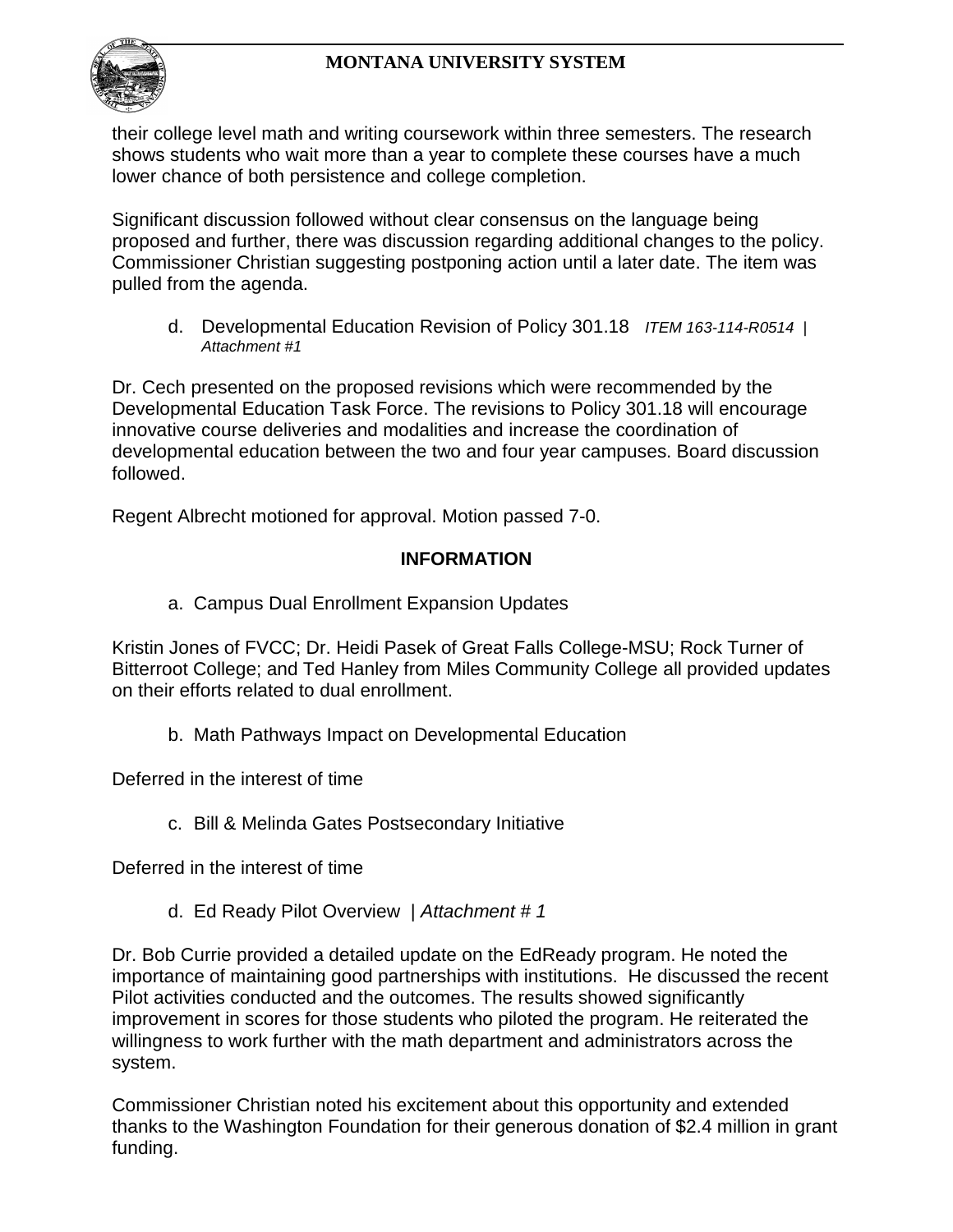

Public Comment

None.

Staff and Compensation Committee

## **CONSENT**

#### Staff Items

- a. Staff; Montana Tech of The University of Montana *ITEM 163-1500-R0514*
- b. Staff; Helena College University of Montana *ITEM 163-1900-R0514*
- c. Staff; MSU Northern *ITEM 163-2800-R0514*
- d. Staff; OCHE ITEM *163-100-R0514*
- e. Professor Emeritus; Blake, MSU Bozeman *ITEM 163-2001-R0514*
- f. Staff; MSU Billings *ITEM 163-2700-R0514*
- g. Staff; MSU Bozeman *ITEM 163-2000-R0514*

#### Labor Agreements

- a. Laborers Union (Missoula, Bozeman, Billings) *ITEM 163-109-R0514 | Attachment #1*
- b. MSU Northern Faculty Union *ITEM 163-110-R0514 | Attachment #1*
- c. Missoula College Faculty Union *ITEM 163-111-R0514 | Attachment #1*
- d. UM-Western Faculty Union *ITEM 163-112-R0514 | Attachment #1*

Regent Robinson motioned for approval. Motion passed 7-0.

### **INFORMATION**

a. Staff update on pertinent labor or human resources matters

Deputy Commissioner McRae provided an overview of the MUS recruitment-andretention task force work, and compensation focus group work, and spoke to the positive influenced these groups have had on present and future compensation strategies.

b. Montana Campus Compact update

Dr. Dean McGovern presented on the compact and gave a brief overview of it's make up and function. The compact is comprised of CEOs and President from around the states and focuses on involvement in civic duty with students and faculty. All public college, private colleges, community colleges and several tribal colleges are involved in this compact. The compact service corps program engaged 671 Montana students this year and awarded over \$1 million in education awards.

Chair Tuss extended thanks to the program and noted the importance of the state-wide outreach associated with it.

Public Comment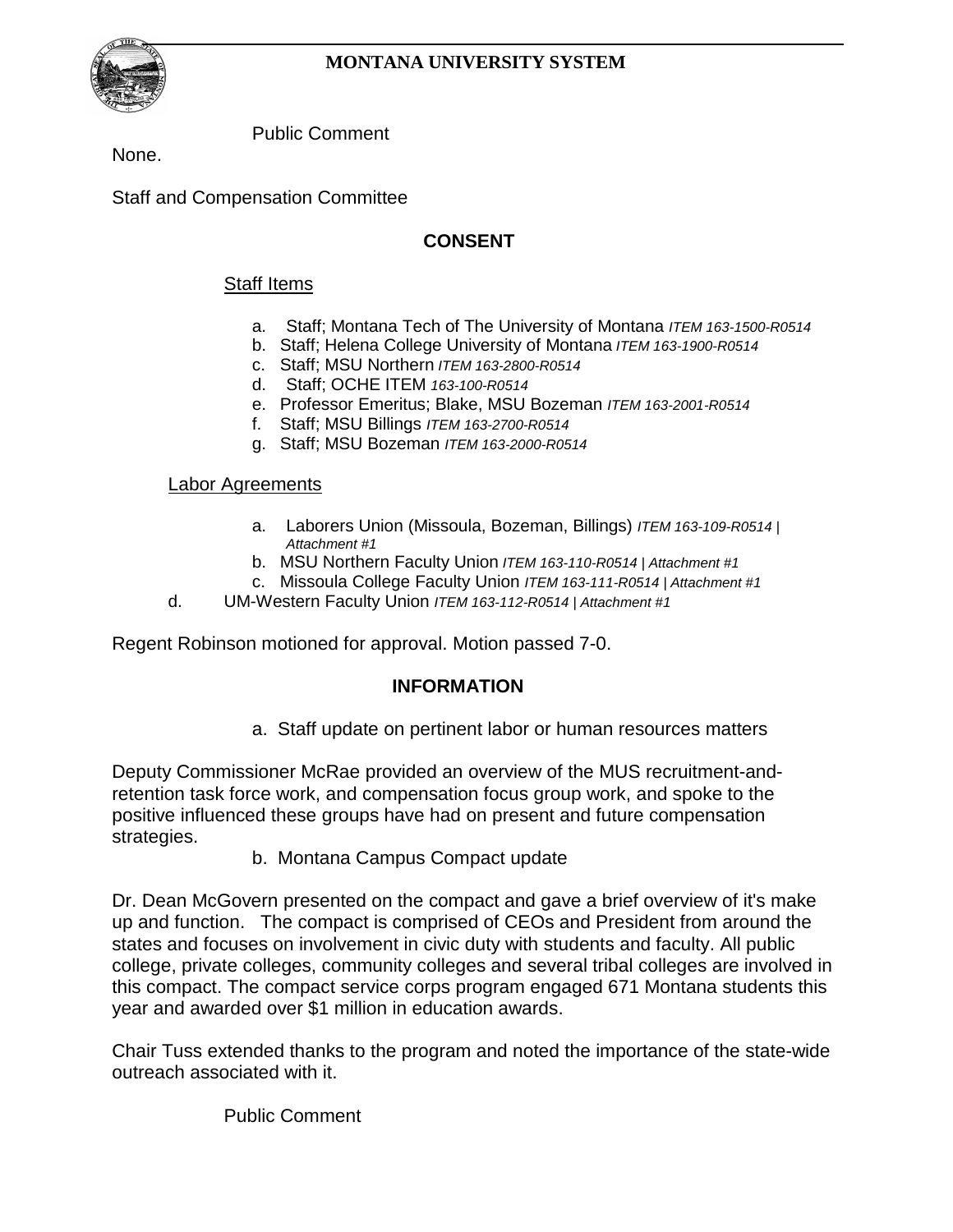

David Chively of UM President of UM faculty and chair of CUF discussed the importance for recruitment and retaining efforts for faculty and staff related to quality.

# **Friday, May 23, 2014**

Board Reconvenes

Board Education | NWCCU – Accreditation

NWCCU Commissioners Dr. Elman and Dr. Thorton provided an educational overview of the accreditation process and the commission's role, for the board. The spoke in detail to expectations of what a governing board should be doing, the standards and process related to accreditation and the structures of institutional and regional accreditation. The goals of accreditation include: quality assurance, accountability and continuous improvement. Also discussed were the key characteristics of the new accreditation model, implemented in 2011. Significant discussion followed their presentation.

Academic, Research and Student Affairs Committee *(an action)*

## **ACTION**

a. Level II Memorandum Items (from March submission)

Deputy Commissioner Moisey explained the process behind these submissions.

Regent Albrecht motioned for approval. Motion passed 6-0.

b. Request for revision to BOR Policy 301.5.5; OCHE *ITEM 163-101- R0514 | Attachment #1*

Deputy Commissioner Moisey presented on this is item related to transfer and common course numbering.

Regent Robinson motioned for approval. Motion passed 6-0.

c. Request for revision to BOR Policy 221; OCHE *ITEM 163-117-R0514 | Attachment #1 | Attachment #2*

Deputy Commissioner Moisey presented on this item related to state authorization. This policy is in response to federal changes made by the Department of Education.

Jessica Brubaker, Associate Legal Counsel noted the revision to this policy are intended to address two distinct issues: establish an authorization process that meets the minimum level of oversight required under new guild lines provided by the U.S. Department of Education; and establish an authorization process that will allow Montana and any of its interested institutions of higher education to join the State Authorization Reciprocity Agreement. These changes will affect the three private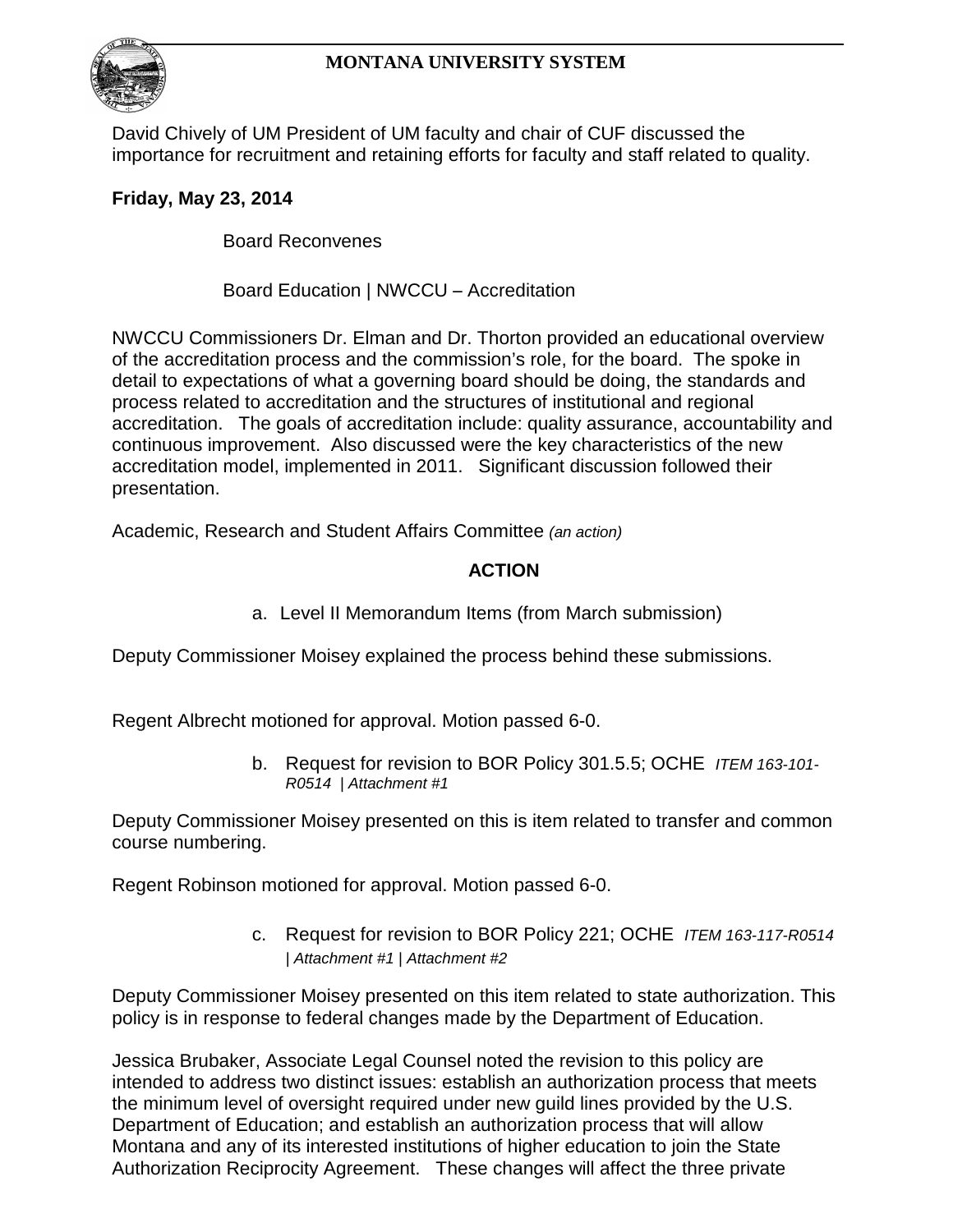

institutions currently operating in Montana, and any other post-secondary institutions that wish to operate in Montana, but it will not have any direct effect on Montana University System institutions. Board discussion followed.

Regent Johnstone motioned for approval. Motion passed 6-0.

### **INFORMATION**

a. New Level ll Memorandum Items (for action in September)

Deputy Commissioner Moisey commented on the MSU Research Center proposals.

Dr. Rene' Pera, Director of Research of MSU, commented on the current work being done and the considerations for elevating it to a center. She noted the plans for collaborative studies in conjunction with UM and other entities across the state.

Dr. Perry Brown, Provost of UM, noted the support on behalf of UM for MSU's proposed center.

Discussion followed

b. Level I Memorandum

Dr. Moisey recapped the process surrounding Level I memorandums and noted these are approved at the Commissioner's Office.

Dr. Mokwa asked for clarification on the acceptance of Level I and II proposals at future meetings. Commissioner Christian clarified that changes are being discussed for this overall process and that we would have more information at a later date.

- c. Withdrawal of Health Information Technology Certificate from Moratorium; Flathead Valley Community College *ITEM 163- 312+R0514*
- Dr. Moisey reviewed the process behind the withdrawal of this program from Moratorium.
	- d. Math Pathways Update

Dr. Moisey informed the Board that this is similar to a national discussion on aligning math and programs. A meeting with math faculty and staff was held in Helena on May  $9<sup>th</sup>$ . Campuses to provide data related to math courses. He discussed the issue of prevalence of algebra and the relevance to two-year degrees. The overall goal is to have a wide level discussion about system needs and how best to address these needs for Montana.

*e.* Student Affairs Update-Addressing Barriers to Student Success | *Attachment #1*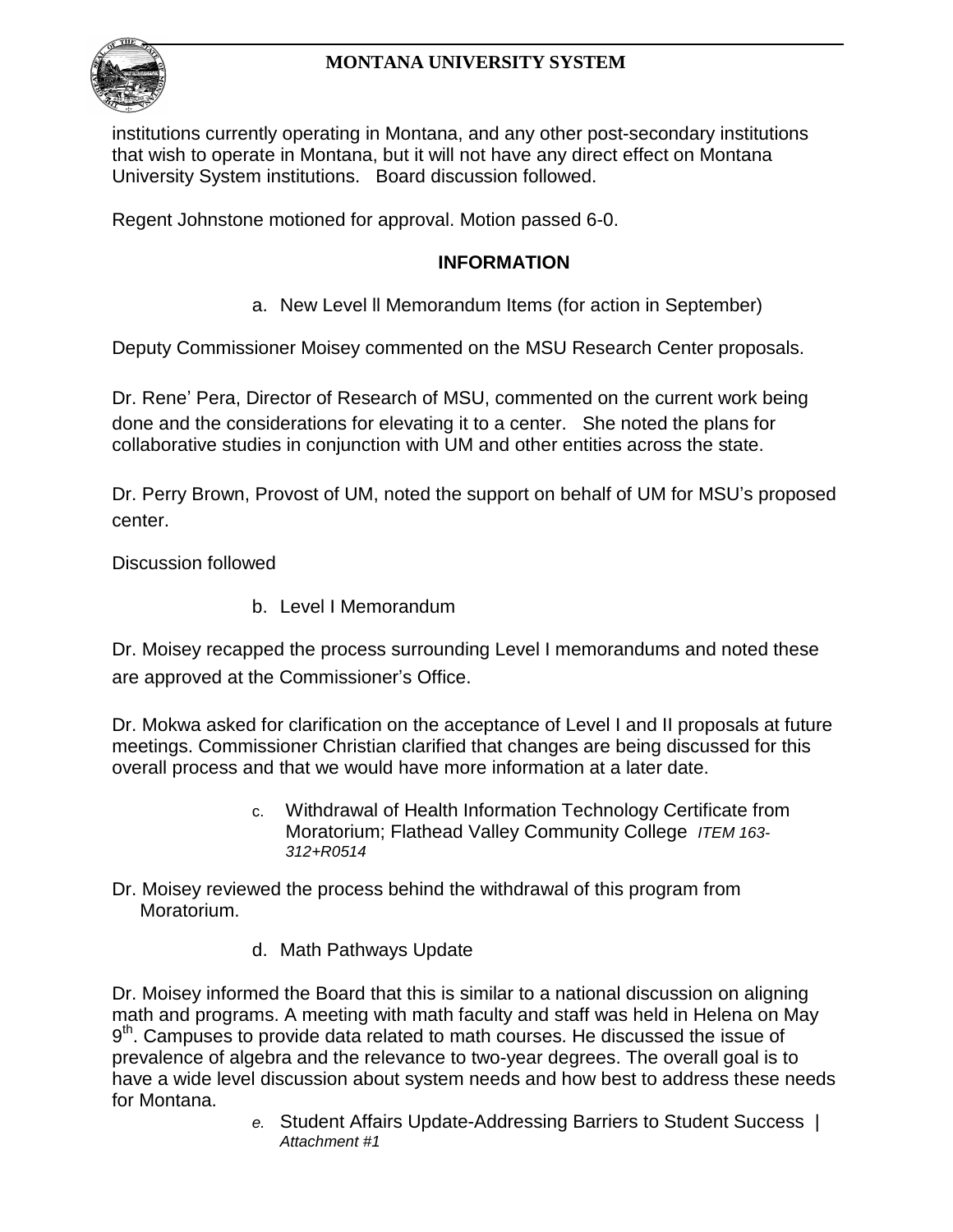

Mr. Ron Muffick, and representatives from MT-Tech and MSU-Bozeman clarified that this is a major system undertaking to address three main issues: alcohol and drug use, sexual assault, and financial literacy. He noted the efforts already in place at campuses; however, these efforts differ depending on the resources available. Securing this online service will help provide some consistency across the system. Campus representative shared their experience to date with Everfi and its product. Mr. Muffick noted the

guidance being provided by the Commissioner's Office related to implementation for this upcoming fall.

Commissioner Christian noted the issues related to sexual assault over the past year often involved alcohol. He discussed the need to better educate the students on campus with regard to both issue simultaneously.

Chair Tuss commended Mr. Muffick and campuses for their efforts and making this a top priority. He expressed his pleasure that this is a system-wide solution to help address these problems. Other board comments are recorded.

Regent Krauss asked that we follow up with feedback from the students as the effort moves forward.

f. AIMA Update

Ms. Brandi Foster, Director of AIMA, updated the Board on the efforts and capacity throughout the systems related to Native American student success.

Regent Robinson thanked Ms. Foster for her update. He discussed the current lapse in providing appropriate cultural content and asked that additional efforts be conducted across the system.

Commissioner Christian commented on the high number of "unknowns" related to this field. He noted that we have a good opportunity to make changes going forward and pledged to try do so as a system.

Public Comment

None

Election of Officers

Commissioner Christian opened the floor for Chair nominations.

Regent Krauss motioned to nominated Paul Tuss as chair.

Motion passed 6-0.

Commissioner Christian opened the floor for Vice Chair nominations.

Regent Albrecht motioned to nominated Major Robinson as Vice Chair.